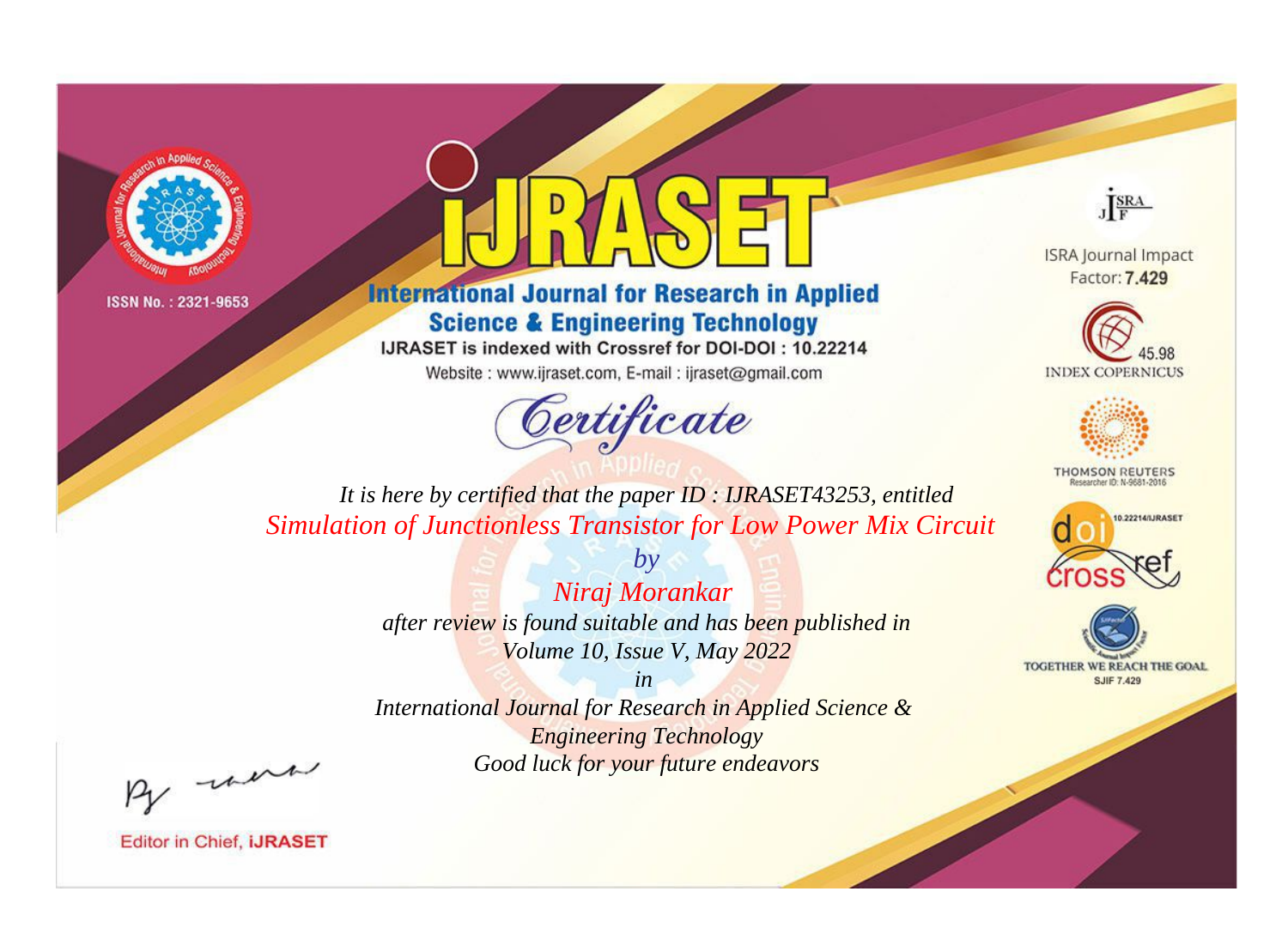



**International Journal for Research in Applied Science & Engineering Technology** 

IJRASET is indexed with Crossref for DOI-DOI: 10.22214

Website: www.ijraset.com, E-mail: ijraset@gmail.com



JERA

**ISRA Journal Impact** Factor: 7.429





**THOMSON REUTERS** 



TOGETHER WE REACH THE GOAL **SJIF 7.429** 

*It is here by certified that the paper ID : IJRASET43253, entitled Simulation of Junctionless Transistor for Low Power Mix Circuit*

> *Raj Patil after review is found suitable and has been published in Volume 10, Issue V, May 2022*

*by*

*in* 

*International Journal for Research in Applied Science & Engineering Technology Good luck for your future endeavors*

By morn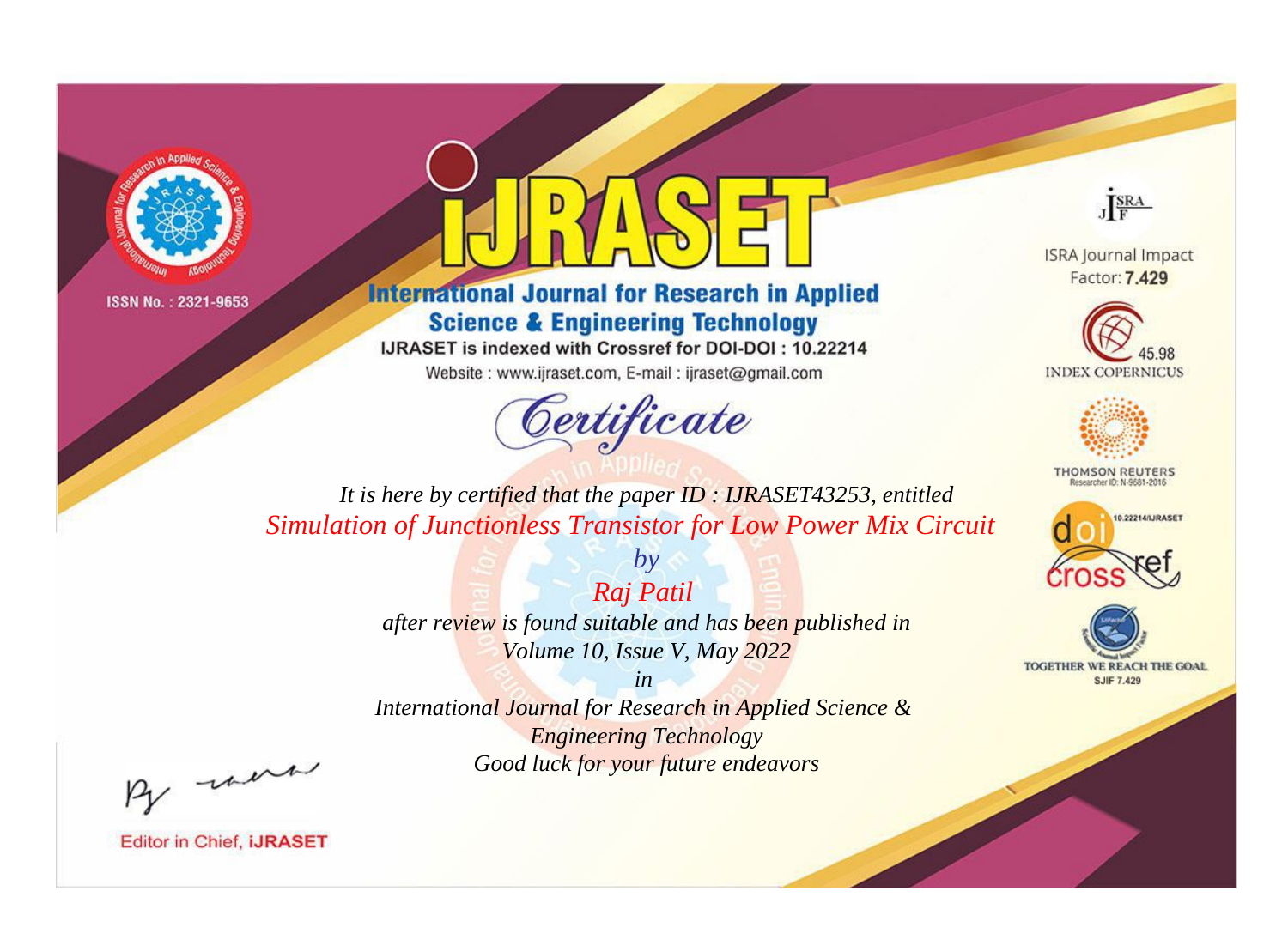



**International Journal for Research in Applied Science & Engineering Technology** 

IJRASET is indexed with Crossref for DOI-DOI: 10.22214

Website: www.ijraset.com, E-mail: ijraset@gmail.com



JERA

**ISRA Journal Impact** Factor: 7.429





**THOMSON REUTERS** 



TOGETHER WE REACH THE GOAL **SJIF 7.429** 

*It is here by certified that the paper ID : IJRASET43253, entitled Simulation of Junctionless Transistor for Low Power Mix Circuit*

> *by Yash Mahajan after review is found suitable and has been published in Volume 10, Issue V, May 2022*

> > *in*

*International Journal for Research in Applied Science & Engineering Technology Good luck for your future endeavors*

By morn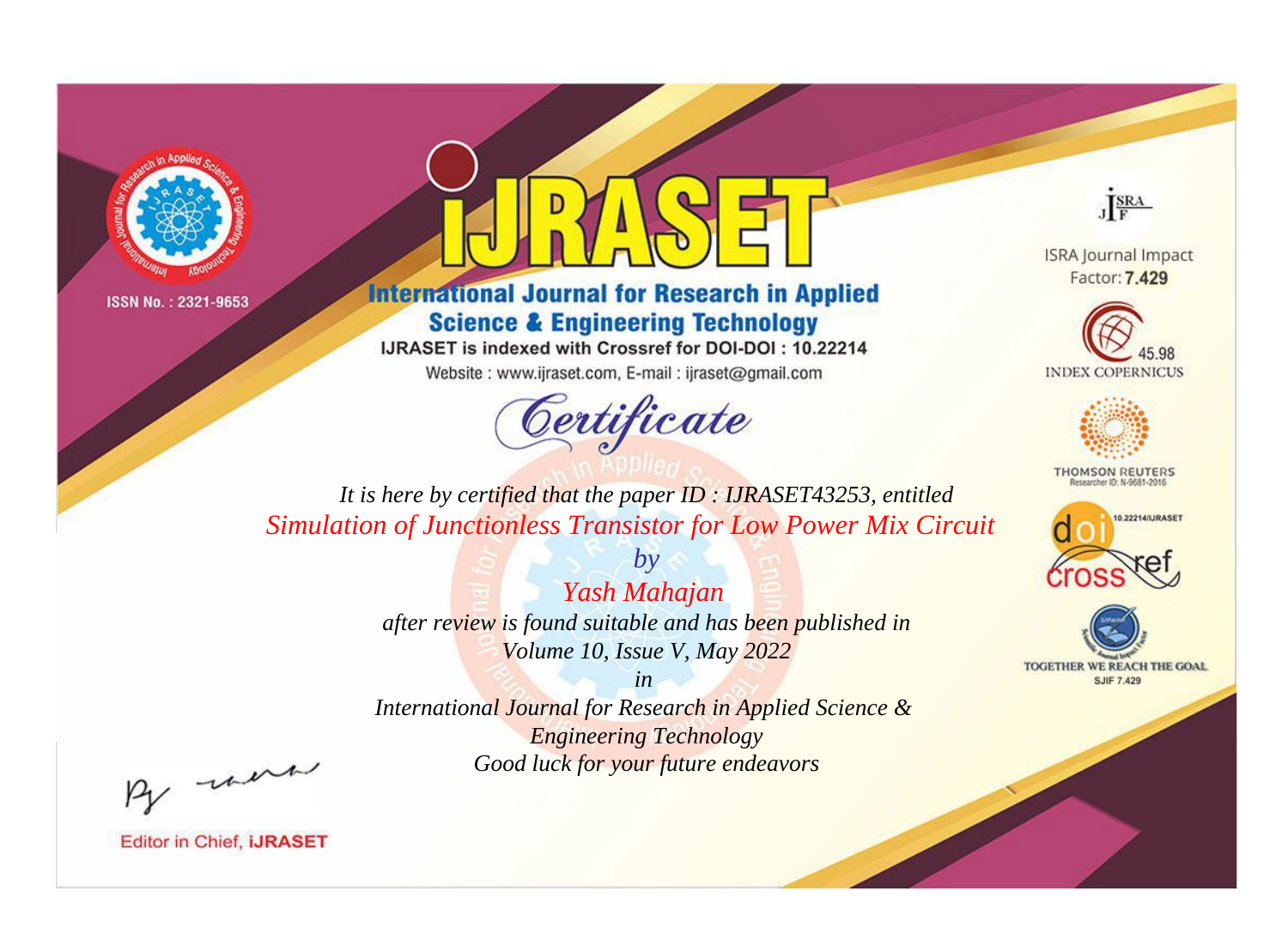



**International Journal for Research in Applied Science & Engineering Technology** 

IJRASET is indexed with Crossref for DOI-DOI: 10.22214

Website: www.ijraset.com, E-mail: ijraset@gmail.com



JERA

**ISRA Journal Impact** Factor: 7.429





**THOMSON REUTERS** 



TOGETHER WE REACH THE GOAL **SJIF 7.429** 

*It is here by certified that the paper ID : IJRASET43253, entitled Simulation of Junctionless Transistor for Low Power Mix Circuit*

> *by Pranjal Patil after review is found suitable and has been published in Volume 10, Issue V, May 2022*

> > *in*

*International Journal for Research in Applied Science & Engineering Technology Good luck for your future endeavors*

By morn